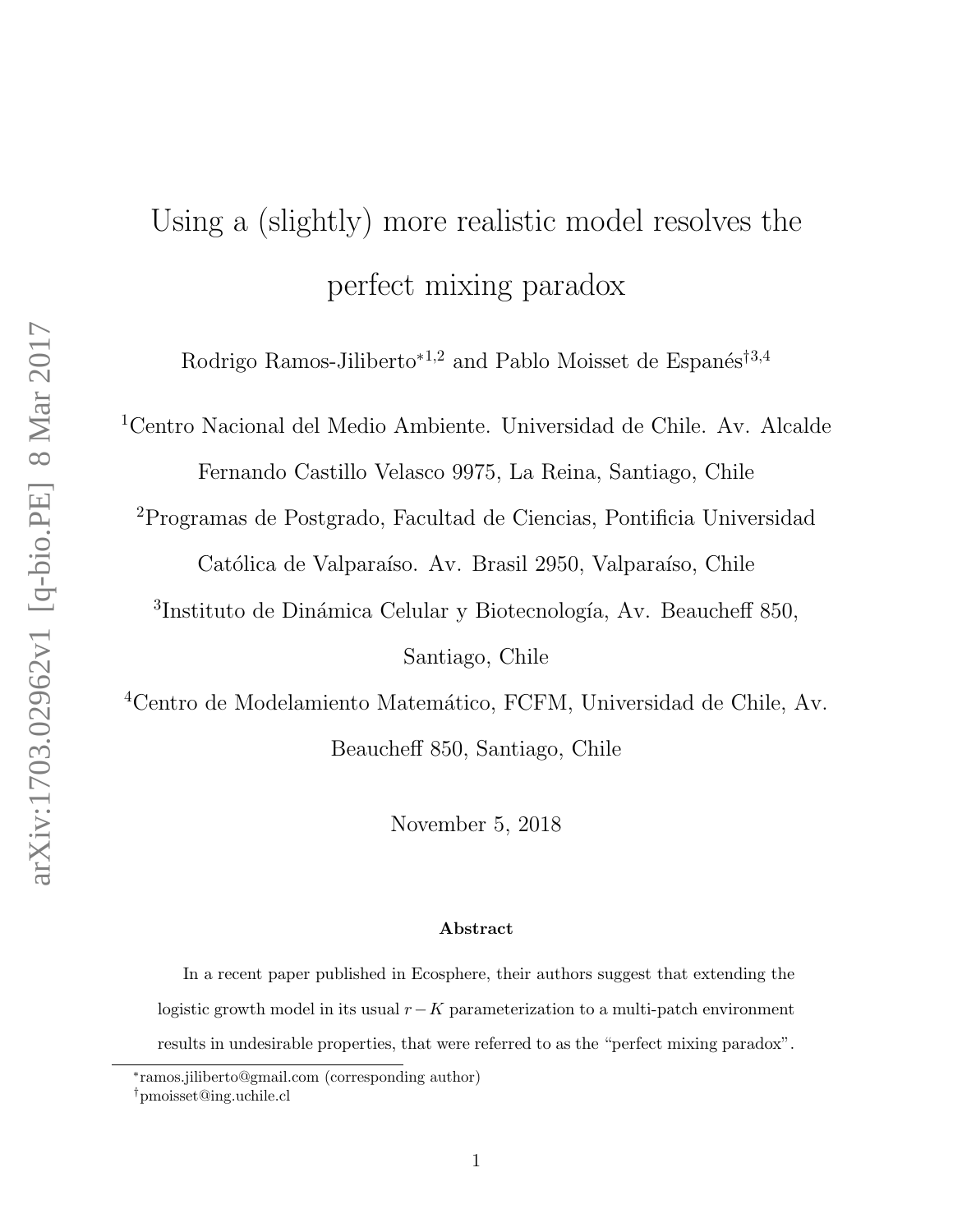This led the authors to recommend using the Verhulst  $r - \alpha$  parameterization of the logistic model instead and abandoning the term "carrying capacity" in the context of population dynamics. In this study we show that the use of the logistic equation in its traditional  $r - K$  parameterization is appropriate for representing the dynamics of populations in a simple spatial context with passive migration among patches. Furthermore, we show that the conclusions of the mentioned paper depend on the specific functional form for migration rates used for their analyses. In addition, we suggest that their specific migration model was not the best choice since biologically realistic options exist. Moreover, these alternatives require the same number of parameters. The model we present here is free of the paradoxical behaviors presented previously. This allows us to conclude that the logistic growth in its usual  $r - K$  parameterization is useful in a spatial context if extended appropriately to a multi-patch scenario and consequently there are no reasons to abandon the concept of carrying capacity. Ecologists should pay great attention when using models in scenarios that are more complex or just different from the ones for which the models were created.

 $Keywords$ — Logistic model, migration rate, patch dynamics, space.

# Introduction

In a recent paper, Arditi et al. [\[1\]](#page-8-0) stated that a proper patch model of population dynamics must obey a basic logical property: "If two patches are linked by migration, and if the migration rate becomes infinite, the two patches become perfectly mixed among each other, and the system must behave as a one-patch model for the total population." To illustrate the issue, they studied the following model:

<span id="page-1-0"></span>
$$
\frac{dN_1}{dt} = r_1 N_1 \left( 1 - \frac{N_1}{K_1} \right) + \beta \left( N_2 - N_1 \right) \n\frac{dN_2}{dt} = r_2 N_2 \left( 1 - \frac{N_2}{K_2} \right) + \beta \left( N_1 - N_2 \right),
$$
\n(1)

where  $N_i$  with  $i = 1, 2$  being population size in patch i,  $r_i$  the local intrinsic per capita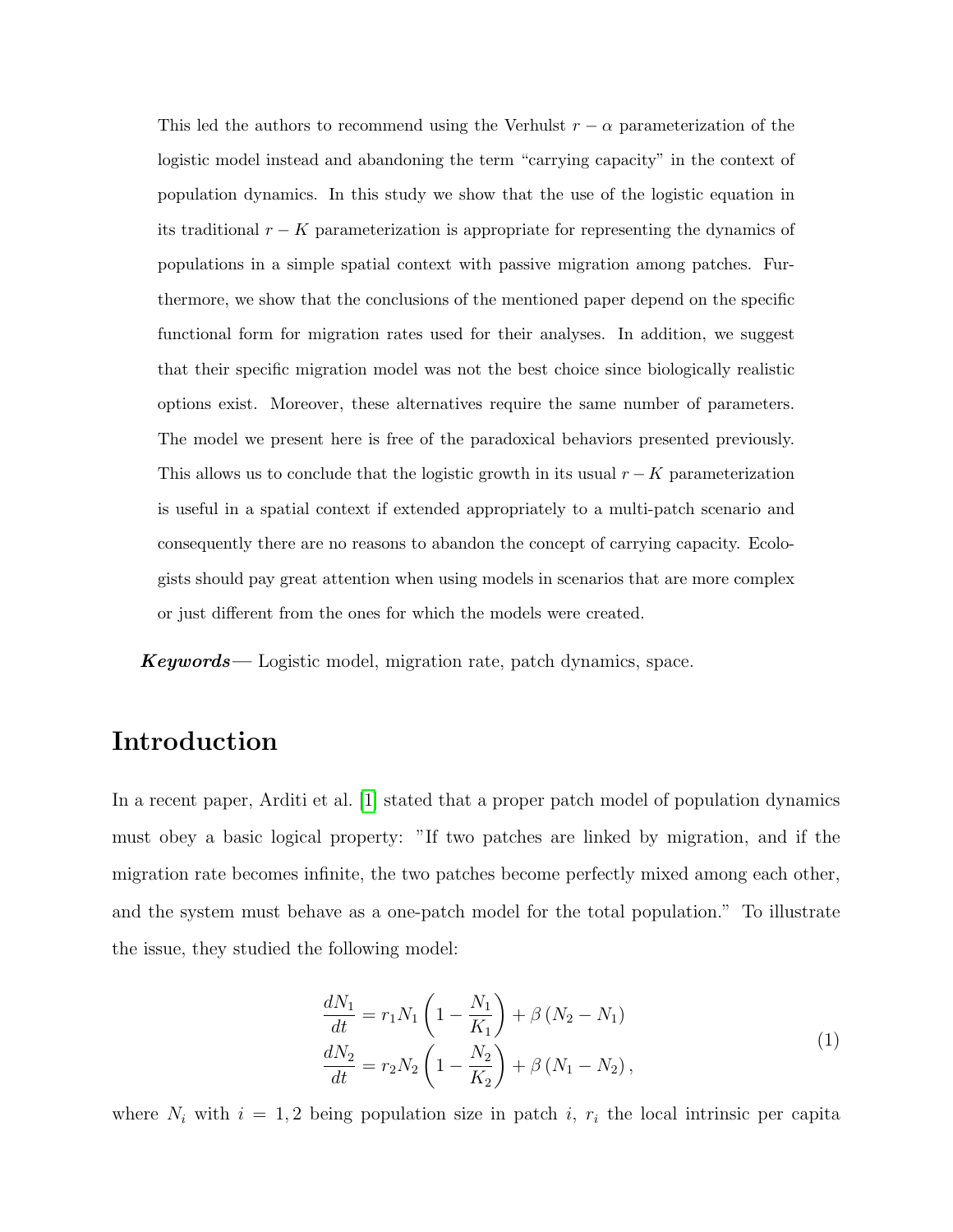growth rate in patch i,  $K_i$  the local carrying capacity in patch i and  $\beta$  the migration rate constant from and to any patch in the population. Note that each equation is the classical formula for logistic growth plus a term describing migration between patches.

Arditi et al. [\[1\]](#page-8-0) found that the asymptotic dynamics of system [\(1\)](#page-1-0) in the case of perfect mixing (i.e. with  $\beta \to \infty$ ) is different from the asymptotic dynamics of the sum of the two populations in isolation (i.e. with  $\beta = 0$ ). In particular, they showed that the equilibrium population size of the system with perfect mixing is different (either larger or smaller) that the sum of equilibrium sizes of the isolated populations. In the limiting but plausible case that the local populations differed in the value of their carrying capacities  $K_i$  but not in the values of  $r_i$ , merging two patches in a single one showed to be always detrimental for equilibrium population size.

Although the analysis is correct, it is valid to ask whether the particular choice for describing migration in [\(1\)](#page-1-0) was the best one for studying such a general ecological phenomenon. Apparently, the choice for migration model in  $|1|$  was made because of two main reasons: 1) this system was analyzed previously [\[5\]](#page-9-0) [\[3\]](#page-9-1) [\[7\]](#page-9-2) [\[6\]](#page-9-3) [\[4\]](#page-9-4) [\[2\]](#page-9-5) thus it has some tradition within the ecological literature, and 2) Arditi et al. [\[1\]](#page-8-0) considered this model as a "natural way" to represent a two-patch system with logistic growth.

All other things being equal, a well known and widely used model should be favored over its competitors. However this is only valid until we consider a model presenting some objective advantage (e.g. better match with empirical observations) without compromising any substantial aspects (such as number of parameters, mathematical tractability, etc.). In our opinion, model [\(1\)](#page-1-0) is neither the most natural nor the best way to extend the logistic growth model to a two-patch scenario. Furthermore, we will show below that the paradoxical results reported by Arditi et al. [\[1\]](#page-8-0) are only a consequence of using the specific model [\(1\)](#page-1-0) and should not be considered to be a general fact.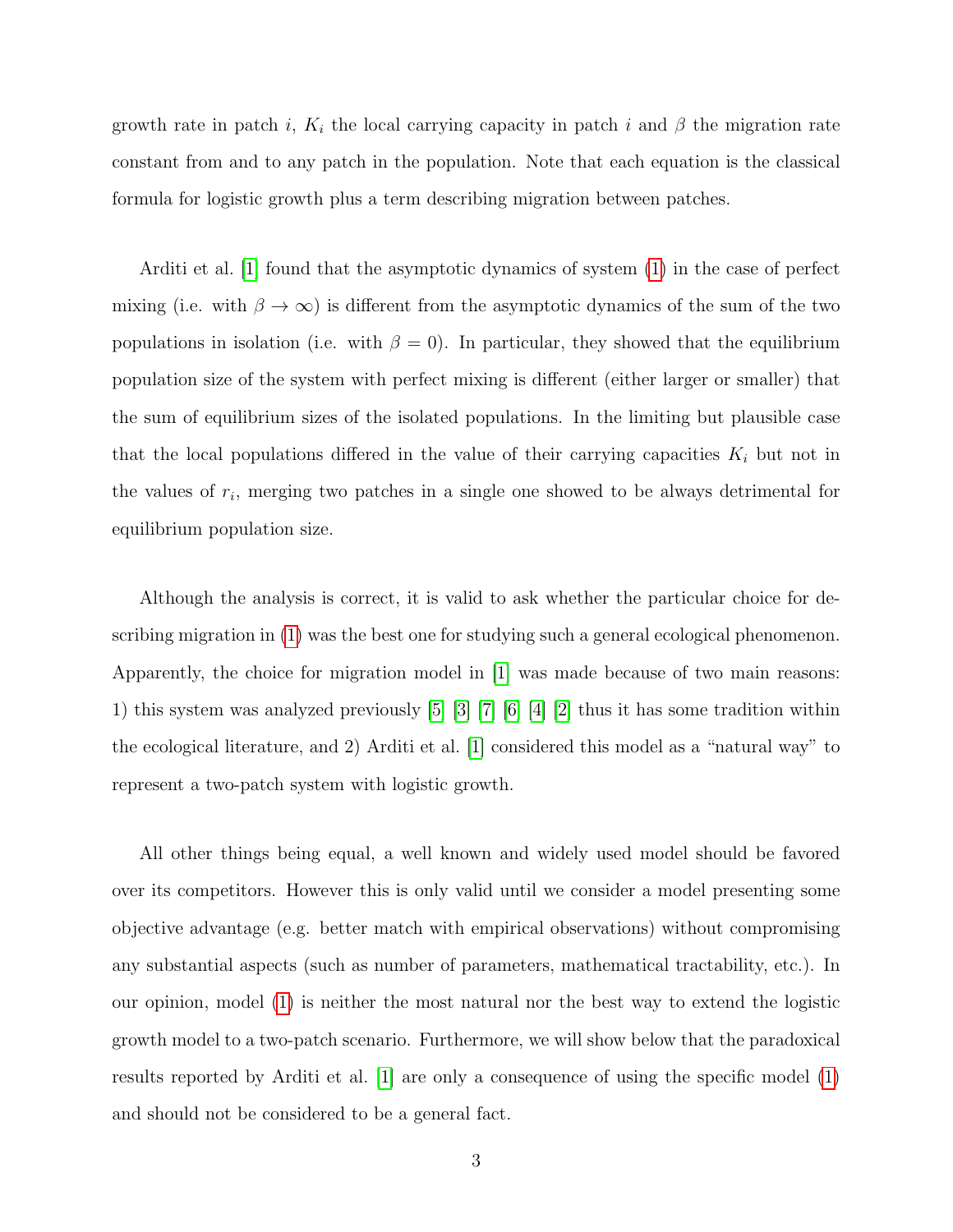

<span id="page-3-0"></span>Figure 1: Graphical representation of the flux of migrants in a two-patch population dynamics model. a): biologically unrealistic assumption of model $(1)$ , where the net flux of migrants occurs from the less dense (with higher absolute population size but with a much larger patch size) to the denser patch (b): more realistic assumption, with migrant flux from the more dense to the less dense patch

### A more biologically plausible model

Model [\(1\)](#page-1-0), used in [\[1\]](#page-8-0) to present the "perfect mixing paradox" contains as a key component a passive migration rate from patch i to patch j,  $\beta(N_i - N_j)$ . This formulation of passive migration rate assumes that there will be a positive flux of migrants from patch  $i$  to patch  $j$ whenever the absolute population size in patch  $i$  is larger than the absolute population size in patch  $j$ , no matter the differences in patch size or quality. This means that, given equal patch quality, it is possible to have a flux of migrants from a path with greater absolute population size but with lesser population density (with a very large patch size) to a small and more dense patch which possesses a lower absolute population size (Fig. [1a](#page-3-0)). This feature of model [\(1\)](#page-1-0) represents an assumption of limited biological realism. Under the same scenario, a more reasonable assumption is that migrants should pass from the patch with higher population density (absolute population size divided by patch size) to the patch with lower population density (Fig. [1b](#page-3-0)).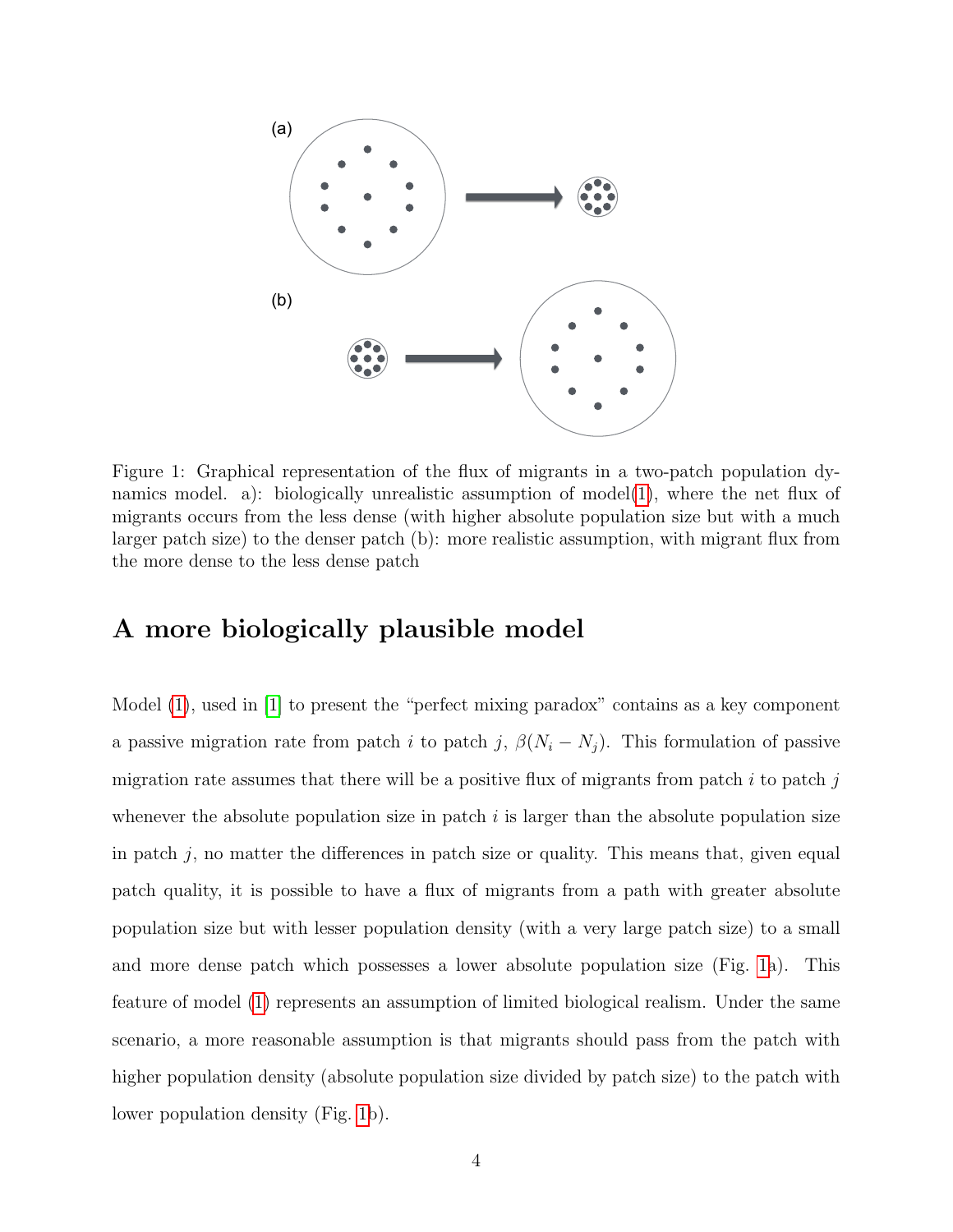We propose to re-evaluate the perfect mixing paradox using a slightly different system. This model is both amenable for analysis and contains a more realistic assumption about the direction of the net flux of migrants.

<span id="page-4-0"></span>
$$
\frac{dN_1}{dt} = r_1 N_1 \left( 1 - \frac{N_1}{K_1} \right) + \beta \left( \frac{N_2}{K_2} - \frac{N_1}{K_1} \right) \n\frac{dN_2}{dt} = r_2 N_2 \left( 1 - \frac{N_2}{K_2} \right) + \beta \left( \frac{N_1}{K_1} - \frac{N_2}{K_2} \right)
$$
\n(2)

In this model the flux of migrants is governed by the differences between the ratios  $N_i/K_i$ . We will refer to the ratio  $N_i/K_i$  as the *saturation of patch i*, which is a balance between the local population size at time t and the local equilibrium population size  $K_i$ . The value of  $K_i$ depends on the quantity and quality of resources in patch  $i$ . The direction of the net flux of migrants in this model captures the intuition described in Fig. [1b](#page-3-0). As shown below, this model does not exhibit the paradox presented in [\[1\]](#page-8-0).

First, note that in isolation (i.e., with  $\beta = 0$ ), the system converges to  $N_1^* = K_1$ ,  $N_2^* =$  $K_2$ . This equilibrium is the same as the one of model [\(1\)](#page-1-0). Using the same reasoning used in [\[1\]](#page-8-0), if we assume perfect mixing of local populations (i.e. with  $\beta \to \infty$ ) in model [\(2\)](#page-4-0), it can be shown that for all  $t > 0$ 

$$
\frac{N_1}{K_1} = \frac{N_2}{K_2} \tag{3}
$$

and therefore, for calculating the saturation of both patches combined:

<span id="page-4-1"></span>
$$
\frac{N_1 + N_2}{K_1 + K_2} = \frac{N_1 \frac{K_1}{K_1} + N_1 \frac{K_2}{K_1}}{K_1 + K_2} = \frac{N_1}{K_1} = \frac{N_2}{K_2}
$$
\n<sup>(4)</sup>

This shows that total population saturation under perfect mixing is equal to each of the local population saturations. Now, let us check whether the main paradoxical property presented in [\[1\]](#page-8-0) holds for our model [\(2\)](#page-4-0). This implies checking whether or not the long term total population size under perfect mixing is equal to total population size in isolation. Adding both equations of system [\(2\)](#page-4-0) and using the equalities [\(4\)](#page-4-1) which are valid for the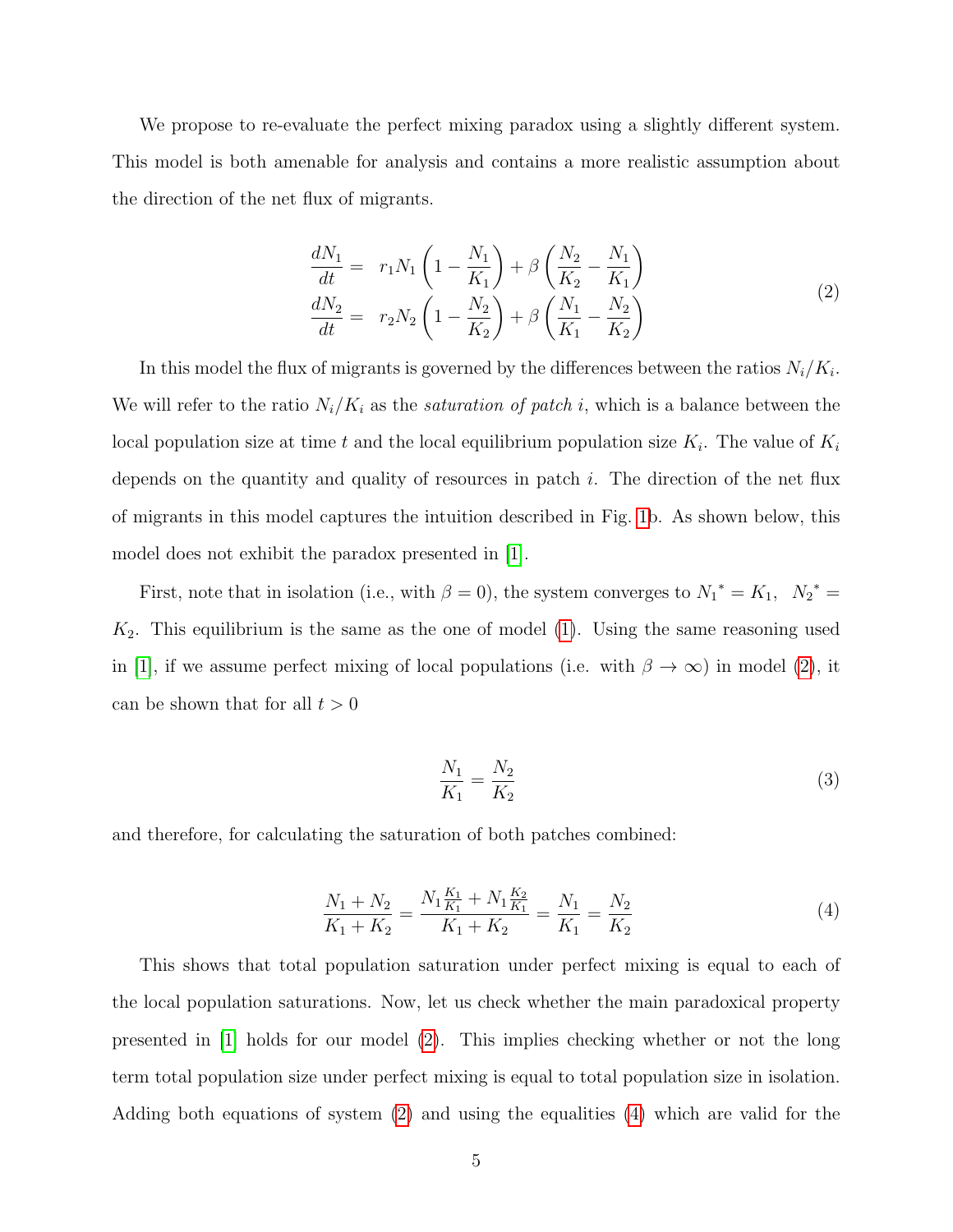perfect mixing scenario, yields:

<span id="page-5-2"></span>
$$
\frac{dN_T}{dt} = \frac{dN_1}{dt} + \frac{dN_2}{dt} = (r_1N_1 + r_2N_2) \left(1 - \frac{N_T}{K_T}\right) \n= \frac{r_1K_1 + r_2K_2}{K_T} \left(1 - \frac{N_T}{K_T}\right)N_T \n= \bar{r} \left(1 - \frac{N_T}{K_T}\right)N_T
$$
\n(5)

where  $N_T = N_1 + N_2$ ,  $K_T = K_1 + K_2$  and  $\bar{r} =$  $r_1K_1 + r_2K_2$  $K_T$ .

It is clear that, at equilibrium, the total population size under perfect mixing (i.e. with  $\beta \to \infty$ ) is  $K_T = K_1 + K_2$ . Thus, using the more realistic model [\(2\)](#page-4-0) resolves the main paradoxical behavior presented in [\[1\]](#page-8-0) for mixed patches. Note also that in the logistic equation for  $N_T$  the total intrinsic growth rate  $\bar{r}$  is the weighted average of the local intrinsic growth rates, with weights  $K_1$  and  $K_2$ . In the case that the patches differ only in their intrinsic growth rates  $r_i$  and do not differ in their carrying capacities (i.e.,  $K_1 = K_2$ ), the total intrinsic growth rate reduces to  $\bar{r} = (r_1 + r_2)/2$ . Also, if  $r_1 = r_2$  then  $\bar{r} = r_1 = r_2$ .

Another issue presented by Arditi et al. [\[1\]](#page-8-0) is what they call an "apparent spatial dependency" of the equation parameters when the dynamics of the total population is represented by the Verhulst equation. The undesirable model property in a multi-patch context is that the value of the self-interference coefficient in the quadratic term decreases with number of patches S:

<span id="page-5-0"></span>
$$
\frac{dN_T}{dt} = \bar{r}N_T - \frac{\bar{\alpha}}{S}N_T^2\tag{6}
$$

To solve this issue, Arditi et al. [\[1\]](#page-8-0) suggest to treat population size as density, in terms of mean population size per patch  $\overline{N} = N_T / S$ . When doing so, Eqn.[\(6\)](#page-5-0) becomes

<span id="page-5-1"></span>
$$
\frac{d\bar{N}}{dt} = \bar{r}\bar{N} - \bar{\alpha}\bar{N}^2
$$
\n(7)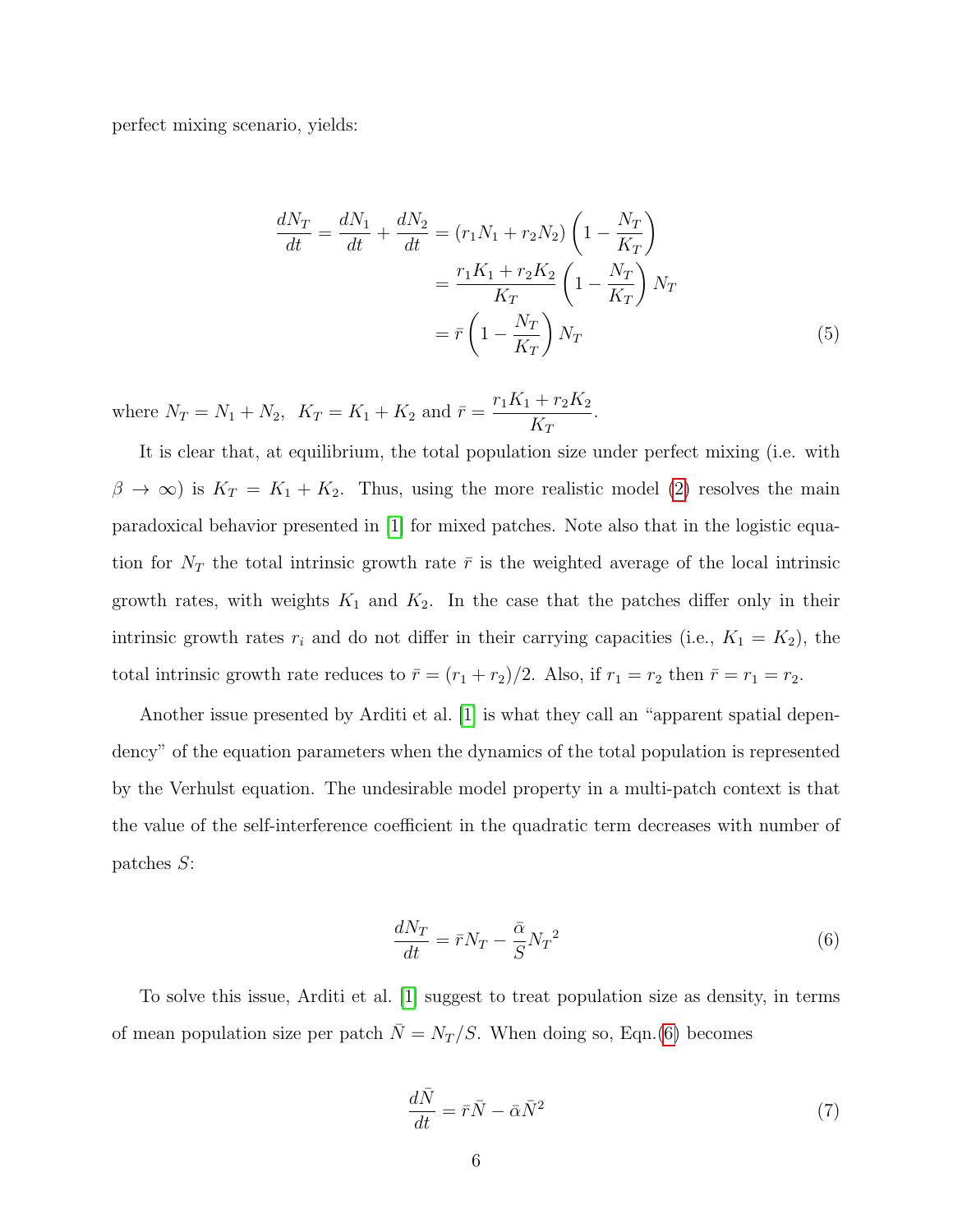which follows the Verhulst equation. Thus, the form of the equation is invariant in the number of patches in the metapopulation system and their parameters ( $\bar{r}$  and  $\bar{\alpha}$ ) are simply the average of the corresponding local patch parameter values.

In our case, and under the same reasoning, considering the average population in S well-mixed patches,  $\overline{N} = N_T / S$ , Eqn. [\(2\)](#page-4-0) becomes:

<span id="page-6-0"></span>
$$
\frac{d\bar{N}}{dt} = \bar{r}\left(1 - \frac{\bar{N}}{\bar{K}}\right)\bar{N}
$$
\n(8)

with  $\bar{K} = K_T / S$ . That is, the carrying capacity of the average population is the average of the local carrying capacities. Like Eqn. [\(7\)](#page-5-1), our Eqn. [\(8\)](#page-6-0) is also invariant in the number patches, and their parameters ( $\bar{r}$  and  $\bar{K}$ ) are the weighted and aritmetic means, respectively, of the corresponding local patch parameters. Therefore there is no reason to favor the Verhulst's logistic equation over the classical formulation with the familiar  $r - K$  parameterization in a multi-patch context, as argued by Arditi et al. [\[1\]](#page-8-0).

#### Discussion

The paper by Arditi et al. [\[1\]](#page-8-0) argued that the logistic equation, in its usual  $r-K$  parameterization, presents some undesirable properties when used in a multiple patch context. These properties configure what those authors called the "perfect mixing paradox." Arditi et al. [\[1\]](#page-8-0) also showed that the Verhulst's formulation of the logistic growth model  $dN/dt = rN - \alpha N^2$ is less prone to these paradoxical features, as compared with the familiar Lotka formulation  $\frac{dN}{dt} = rN(1 - \frac{N}{K})$ , when generalized to a multi-patch environment. They conclude, on the basis of the analysis of these models extended to a metapopulation context by including a specific migration function, that the Verhulst formulation should be favored over the Lotka one, and that the term "carrying capacity" is misleading and should be abandoned in favor of the more correct "equilibrium density."

The supposedly paradoxical behavior of the metapopulation version of the Lotka-Gause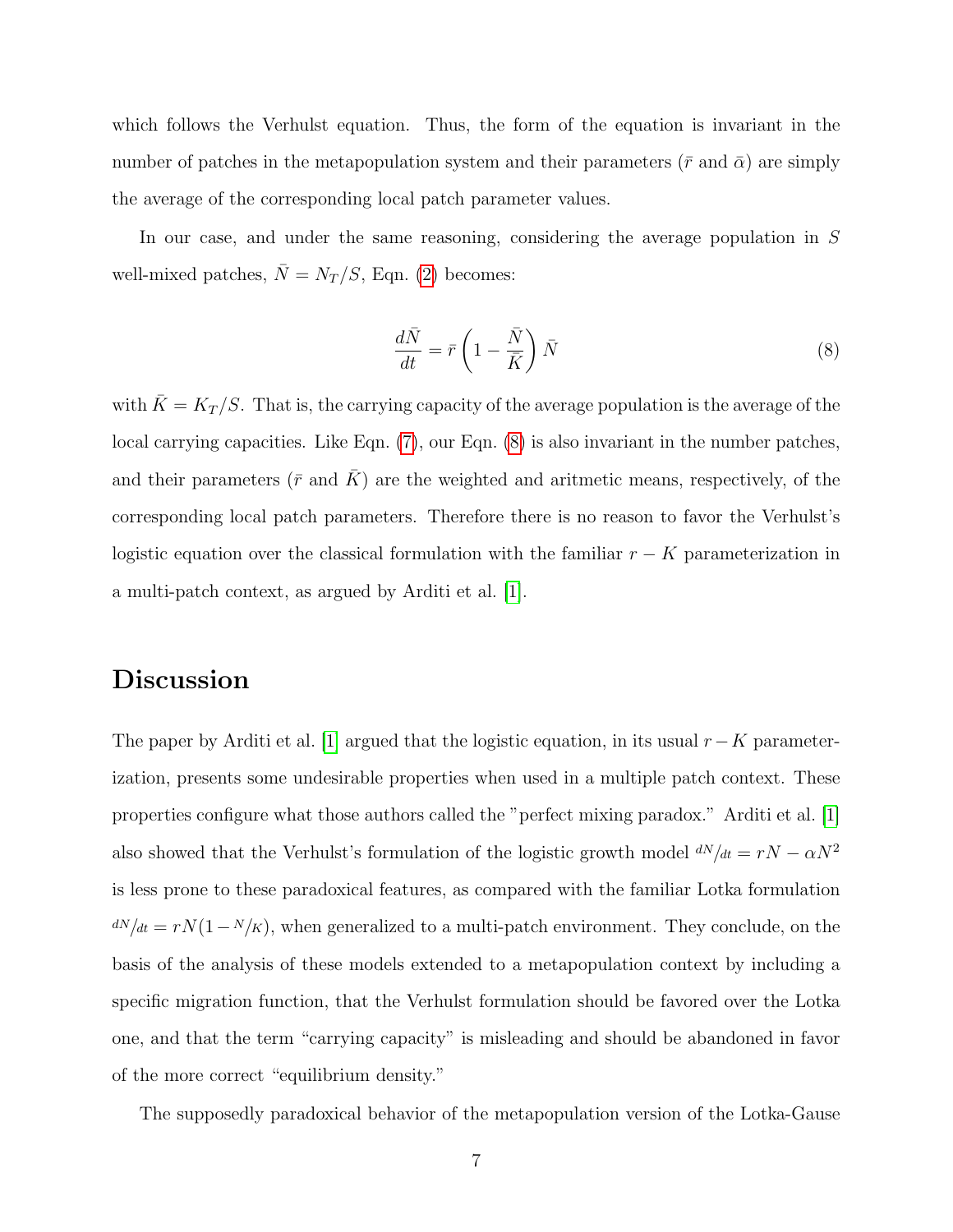model rests, according to Arditi et al. [\[1\]](#page-8-0), on two main features that were exemplified considering a two-patch environment as a study case. The first undesirable property is that the total mixed population equilibrium  $K_T$  is in general different from the sum of the equilibria in the isolated patches  $K_1 + K_2$ . This major shortcoming of the analyzed model led Arditi et al. [\[1\]](#page-8-0) to state that using the term "carrying capacity" is incorrect except in specific contexts. The second undesirable feature is the parameter dependence on the number of patches in the system, exhibited by the Verhulst form of the logistic growth model for the total population size. However, when population size is expressed as mean (per patch) abundance the model parameters can be calculated as the average of the local parameters and do not depend on the number of patches. Nevertheless, Arditi et al. [\[1\]](#page-8-0) claim that this scale-invariance is only exhibited by the Verhulst model and this gives it an advantage over the Lotka-Gause model.

In this paper, we show that the paradoxical behaviors presented by Arditi et al. [\[1\]](#page-8-0) belong only to the specific variant of the Lotka-Gause model they analyzed. Also, we suggest that the model used by Arditi et al. [\[1\]](#page-8-0) is not the best choice regarding biological realism. In fact, we present a model as simple as the one they used (two state-variables, five parameters) that is more realistic and is free of the alluded paradoxes exhibited by the Arditi's extensions to both the Lotka-Gause and the Verhulst logistic models.

The most remarkable advantage of our model [\(2\)](#page-4-0) is that, unlike both logistic forms used by Arditi et al. [\[1\]](#page-8-0) in their analysis, total population size at equilibrium of a perfectly mixed metapopulation is equal to the sum of local equilibria. This feature immediately invalidates the criticism posed over the meaning and usefulness of the carrying capacity term. In our model [\(5\)](#page-5-2), global intrinsic growth rate of the metapopulation is not the arithmetic average of local growth rates but it is equal to the weighted average of the local growth rate parameters. This is very reasonable, since under perfect mixing among patches, the ratios  $N_i/K_i$  are equated while their absolute abundances are not. So, it is possible to have patches with contrasting amount of resources (e.g. space or nutrients) and therefore with unequal population abundances, say 3 individuals in patch 1 and 1000 individuals in patch 2. Under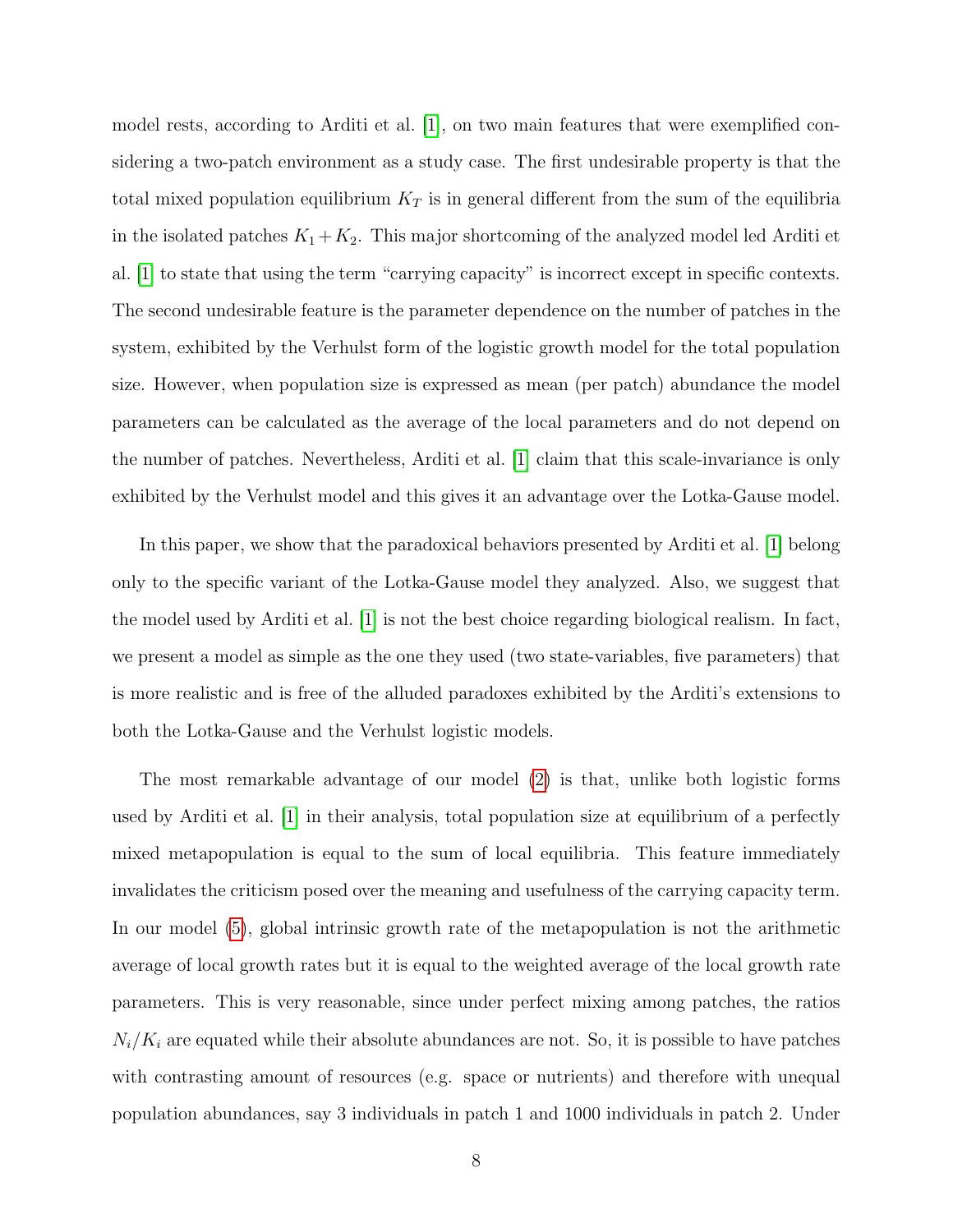this scenario, global intrinsic growth rate could not be the arithmetic mean of the local growth rates but it should be closer to the parameter value of the larger population. In the case of the Arditi's model, the absolute population abundances tend to be the same under perfect mixing and so the arithmetic mean and weighted mean are the same. Regarding the second issue stressed by Arditi et al. [\[1\]](#page-8-0), we showed that our model [\(5\)](#page-5-2) does not suffer from a lack of scale-invariance and that the dynamics of the per patch mean size of the metapopulation is fully consistent with the well known logistic dynamics within a single patch.

In sum, we show here that the criticisms posed by Arditi et al. [\[1\]](#page-8-0) to the familiar form of the logistic equation attributed to Lotka and Gause are only valid for the particular way in which those authors extended that equation to the multi-patch scenario. We also suggest that their model is not the best choice among other plausible models of the same complexity, and that their criticisms against the usefulness of the carrying capacity as a measure of patch size or richness is not well justified. However, the paper by Arditi et al. has the value of highlighting that modeling population, metapopulation or community dynamics requires more attention than is usually given to and that models should not be applied to any scenario without a rigorous theoretical analysis of their properties.

# Acknowledgments

This study was supported by FONDECYT grant 1150348.

#### <span id="page-8-0"></span>References

[1] Roger Arditi, Louis-Flix Bersier, and Rudolf P. Rohr. The perfect mixing paradox and the logistic equation: Verhulst vs. lotka.  $Ecosphere$ ,  $7(11):e01599-n/a$ , 2016. e01599.